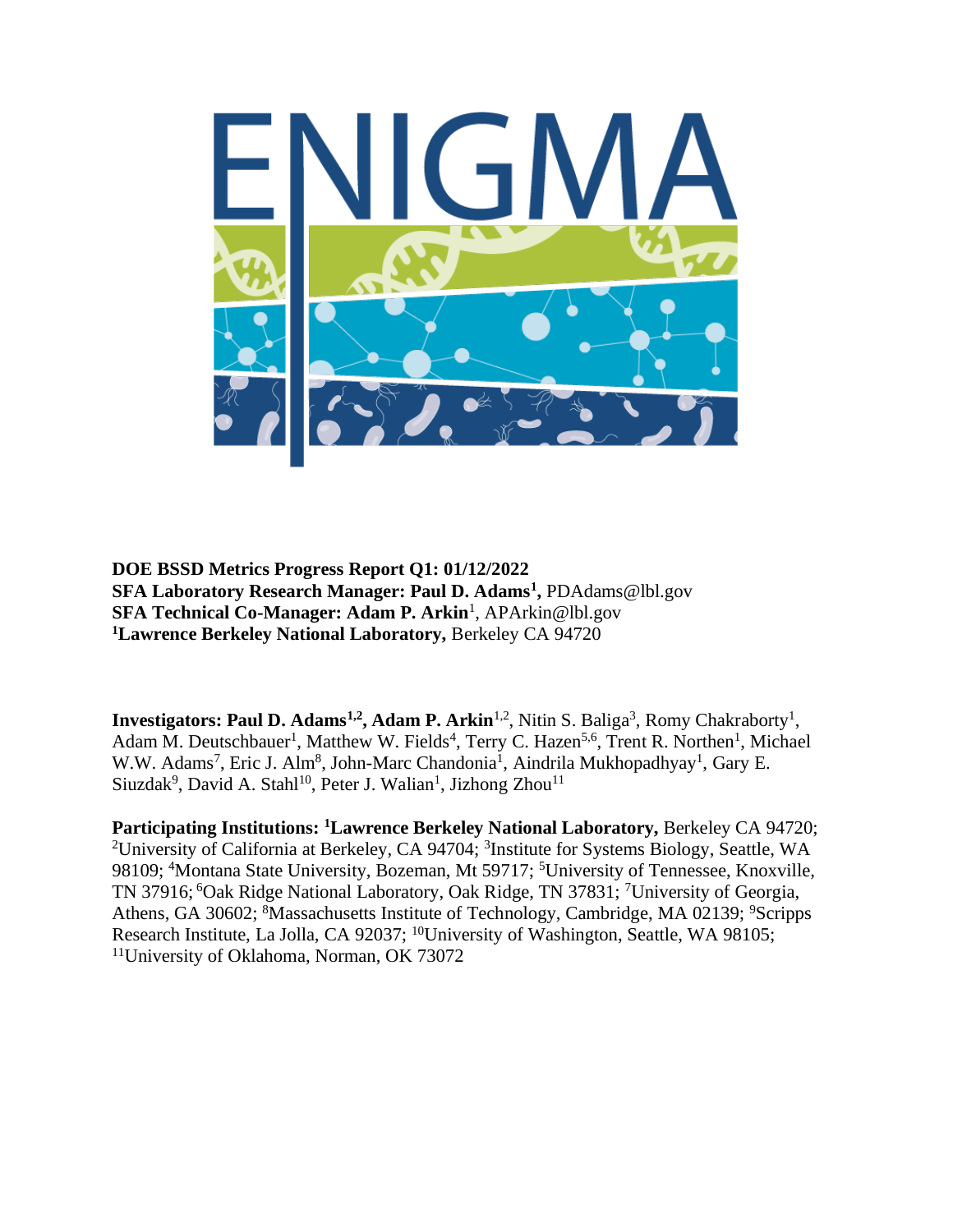# **BSSD 2022 Performance Metrics Q1**

**Q1 Target:** Report on the latest techniques for recovering microbial isolates from environmental samples.

# **Introduction**

LBNL ENIGMA (ENIGMA- Ecosystems and Networks Integrated with Genes and Molecular Assemblies) SFA is a multi-disciplinary, multi-institutional research effort focused on addressing foundational knowledge gaps in groundwater and sediment microbiomes in the shallow subsurface at the contaminated Oak Ridge Field Research Site (ORR-FRC). ENIGMA is a consortium of 16 investigators at eleven institutions across the country led by Lawrence Berkeley National Laboratory. Established in 2009, ENIGMA researchers collaborate to create a multiscale, causal and predictive model of the reciprocal impacts of microbial communities on critical processes within the ecosystem (e.g., N-cycling). Efforts focus on studying subsurface microbiomes within the contaminated Bear Creek aquifer at the Oak Ridge Reservation, a site with complex gradients of contaminants, generated by research and production of nuclear materials, including nitrate, acidity, uranium, technetium and volatile organic carbon species, the fate of which is mediated in large part by the activity of subsurface microbial communities. The ENIGMA workflow uses sophisticated, increasingly model-driven, field experiments to discover the components of and measure the natural and anthropogenically perturbed dynamics of these geochemical and biological processes. From these we infer the chemical, physical and microbial interactions predictive of these dynamics and estimate the ecological forces, both stochastic and deterministic, that shape community function. We then deploy a unique array of culturing, genetic, physiological and imaging technologies to capture this diversity in the laboratory and map the genetic basis for observed behaviors. Laboratory consortia are used to map gene function and investigate material flow within and among cells in conditions that simulate relevant field processes.

Our ambition is to do so at sufficient resolution to causally predict the active biotic and abiotic mechanisms mediating key processes such as denitrification; dissect the dispersing and persistent microbial community components critical in space and time during these processes; and ultimately predict the future changes in contaminant fate from current observations and possibly arising from natural and anthropogenic perturbations. Outcomes are significant both in the fundamental science of community ecology and in gaining an applied understanding of biologically-mediated subsurface processes in contaminated sediments.

*Critical to our goals and objectives is the cultivation and recovery of representative isolates and reduced communities from our field site (ORR- FRC).*

# **The need for representative enrichments and isolates**

Compared to animal and plant hosts, other non-human environments on Earth such as marine sediment, seawater, soil, and the terrestrial subsurface host prodigious and undescribed microbial populations, as most of them have never been cultured and characterized in the laboratory [1]. In the terrestrial subsurface, it is estimated that there are  $2,500 \times 10^{26}$  microbial cells, of which more than 70% belong to uncultured clades and thus their physiologies and ecological impacts remain largely mysterious [1]. Despite rapid technological advances in modern molecular tools such as metagenomics, metatranscriptomics, and metaproteomics — for identification of key microbial taxa and critical metabolic processes in a given environment, a complete interpretation of omics-based data is still constrained by the unavailability of reference genomes and physiologically characterized isolates[2]. Challenges in microbial cultivation/isolation in the laboratory have impeded the ability of microbiologists to fully investigate the roles and function of microbes in terrestrial subsurface ecosystems. Further, much of the genome-based approaches used in characterizing an environmental process depend heavily on information available in databases from sequenced genomes of cultivated species. And since at most only 1-2% of microbial species have been identified and cultured in laboratories to date [3–5], the fundamental information we have access to, is incomplete and inadequate. The importance of microbial isolation and cultivation to environmental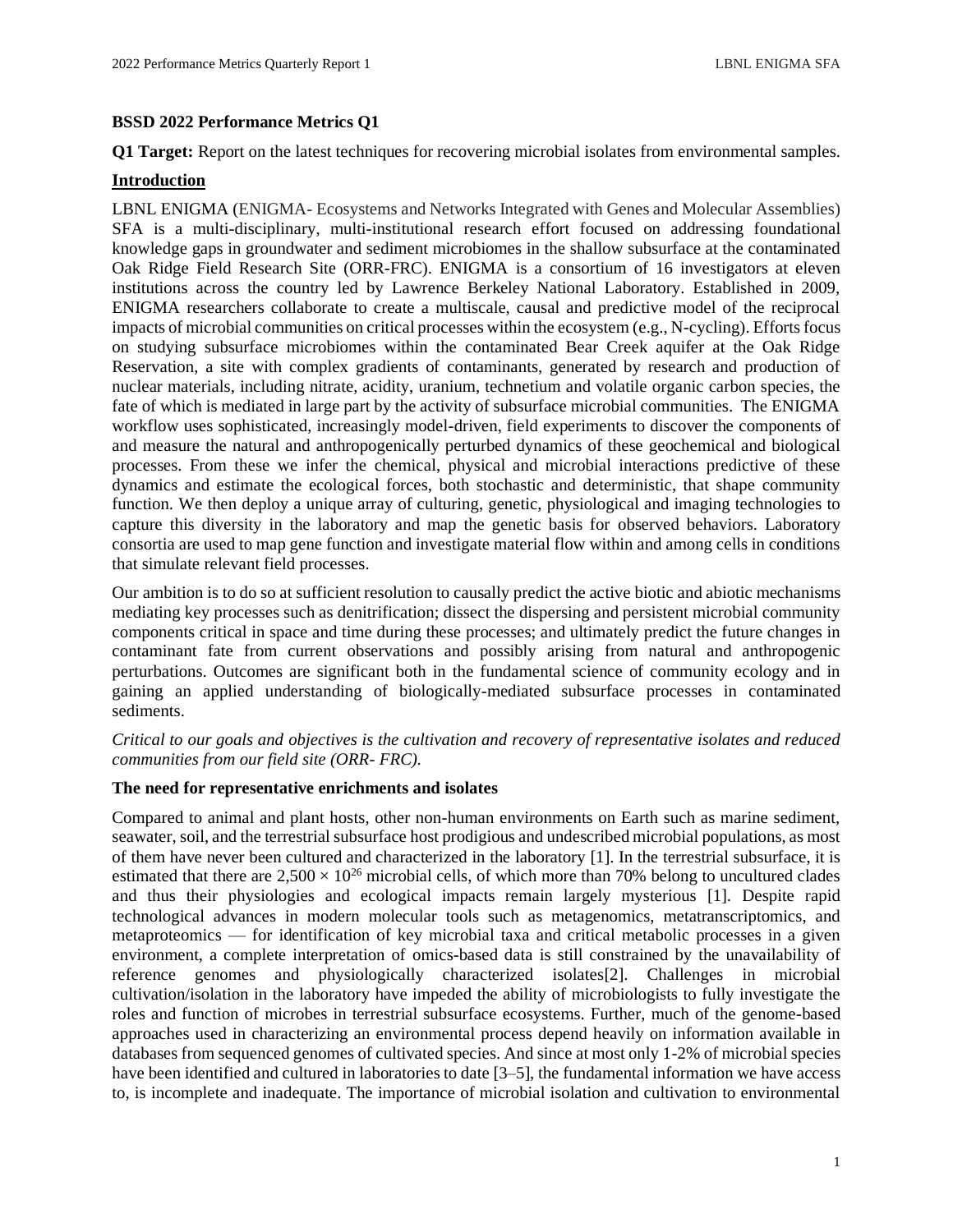microbiology is indisputable; it provides physiological information about microbial communities that cannot be obtained directly from genomic sequencing efforts alone and provides a context in which to corroborate the theoretical findings of gene-based technologies [6]. Ecosystems-level studies deciphering the structure and function of microbial communities can be relevant and significant only when the key microbial members are successfully cultivated, characterized, and then manipulated or perturbed to even begin to understand their ecological function. Thus, the challenge of obtaining microbial isolates from their natural milieu severely impedes our efforts to study the physiology of the majority of microorganisms that are driving critical nutrient cycles, facilitating bioremediation and catalyzing green systems for energy production and greenhouse gas capture.

# **Choice of substrates for enrichments and isolations:**

Successful recovery and cultivation of environmental microbes in the laboratory critically depends on appropriate growth media and incubation conditions that best mimic the ecological habitat of the bacteria, that includes temperature, moisture, salinity, pH, specific trace metals and nutrients among others [3]. Enrichment culturing is a common initial step in microbial isolation to select for microorganisms with specific metabolisms within the total microbial population. The choice of organic substrate is of paramount importance in enrichment media composition. Yeast extract and simple organic compounds such as glucose, acetate, lactate, pyruvate, and casamino acids are amended routinely, either as an individual carbon (C) source or as a mixture, with the understanding that most microbes utilize these C substrates [7]. However, these simple C compounds commonly lead to selective and biased growth of microorganisms with faster growth rates, generally considered the 'weeds' of the microbial world [3,5], and have rarely recovered slow growing yet metabolically active and relevant microbes from the environment [8]. Partly for this reason, despite the rapid advances in "omics" technologies, we have still only been able to cultivate less than 2% of microbes on Earth in the laboratory [4,9,10].

Rationally designed growth medium that closely mimics the natural environmental habitats of microorganisms has proven to be an effective strategy in recovering diverse and previously uncultivated organisms from various environments[11–16]. Specifically, microorganisms in the subsurface are reported to grow optimally under oligotrophic conditions, when nutrient availability is low [17]. In groundwater, dissolved organic matter (DOM) derived from the adjacent sediment contributes to the available C source for microorganisms. Our previous study shows that sediment DOM contains a myriad heterogenous organic compounds—mostly recalcitrant C such as lignin-like compounds and a small portion of relatively labile C such as carbohydrate- and protein-like compounds [18]. Other natural C sources available for microorganisms in groundwater can derive from dead, lysed microbial biomass turnover. Despite the potential of these natural C sources for cultivation of diverse microorganisms under laboratory conditions, reports on the application of sediment DOM or microbial cell lysate for cultivation/isolation of microorganisms from the terrestrial subsurface environment is lacking.

We initiated microcosm enrichments amended with different natural C sources as the first step to recover a greater diversity of bacterial species from Oak Ridge FRC groundwater under aerobic conditions and evaluated two types of complex natural organic matter (NOM): FRC sediment-extracted NOM and bacterial cell lysate. The cell lysate was prepared using a native, extremely abundant bacterial strain isolated from FRC groundwater to mimic representative cell lysis products available for groundwater microorganisms. For comparison, we also evaluated six simple organic C sources, conventionally used in cultivation mediasimple C source (glucose and acetate), naturally occurring compounds (benzoate, oleic acid, and cellulose), and mixed vitamins. After enrichment cultivation, conventional direct plating was conducted to obtain axenic bacterial isolates from enrichment cultures amended with complex natural organic C source (i.e., NOM or cell lysate).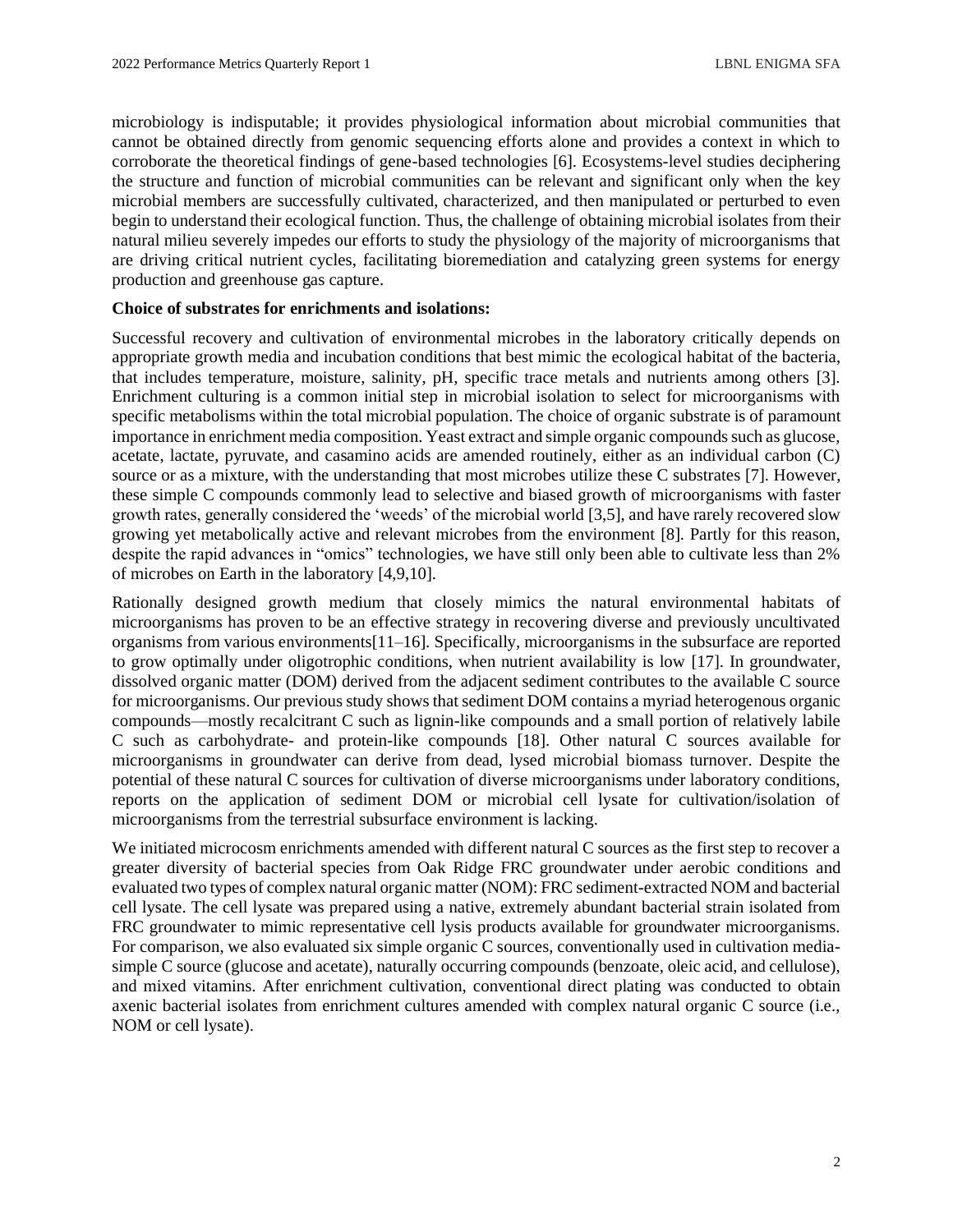

*Figure 2 Temporal community structures of the initial groundwater initial groundwater sample and each C-amended group reported as sample and each C-amended group reported as relative abundance of*  taxonomic phyla over 3 timepoints (Days 10, 20, and 30).

Bacterial community composition in cultures amended with small organic C compounds (glucose, acetate, benzoate, or oleic acid) are noticeably similar to each other at an early stage of incubation, and only diversify at later stages of growth - while bacterial community composition in cultures amended with complex natural organic C (bacterial cell lysate or sediment NOM) rapidly diversify at early stages of enrichment. We investigated the short-term response of bacterial community structure to different C sources in enrichment cultures via 16S rRNA gene surveys.

Out of the quality-filtered reads, organisms from 21 phyla and 94 orders were taxonomically identified, covering 71–100% of all reads, except for two samples (57% and 60%) in the bacterial cell lysate-amended group. All phyla and abundant orders (with relative abundance >1% in any sample) are presented in Figure 1. Proteobacteria and Bacteroidetes are the two most dominant phyla in all enrichments. Complex C enriched highly diverse and quite distinct phyla compared to the initial groundwater sample and simple C (Figure 1). It is worth noting that the rarely cultivated phyla Verrucomicrobia, Planctomycetes, and Armatimonadetes, which are low-abundant taxa (< 0.5% at phylum level) in initial sample, are enriched abundantly in sediment NOM-amended cultures with clear succession patterns. Verrucomicrobia is enriched at early stages and then diminishes over time, with relative abundance decreasing from 18–27% at Day 10 to less than 2% at Day 30. Meanwhile Planctomycetes becomes one of the major phyla at later stages, with relative abundance increasing from 0.1–1% at Day 10 to 5–33% at Day 30. Armatimonadetes also increase during the incubation period, with relative abundance up to 10% at Day 30.

In microcosms amended with complex natural organic C, diverse taxonomic orders are enriched, including those scarcely enriched in other groups, e.g., *Sphingobacteriales, Gemmatales, Planctomycetales, Verrucomicrobiales, and Solibacterales.* Since complex natural organic C (bacterial cell lysate and sediment NOM) shows great potential in enriching diverse and distinct bacterial species, we then used the complex C-amended enrichments as inocula for further isolation. In this study, we obtained a total of 228 bacterial isolates representing 5 phyla, 17 orders, and 56 distinct species (Figure 2). Our isolates represent both abundant (3-5% relative abundance at



*Figure 1 Phylogenetic tree of representative isolates representing 56 distinct bacterial species. The tree is constructed from near fulllength 16S rRNA gene sequences. Undescribed species (black), novel candidate species (blue), and novel candida*

OTU level) and rare (< 0.01%) species from the initial groundwater sample. Of the 56 distinct bacterial species isolated, nine belong to candidate novel species and three belong to candidate novel genera. Our cultivation strategy will benefit future development of effective and ecologically relevant cultivation/isolation strategies.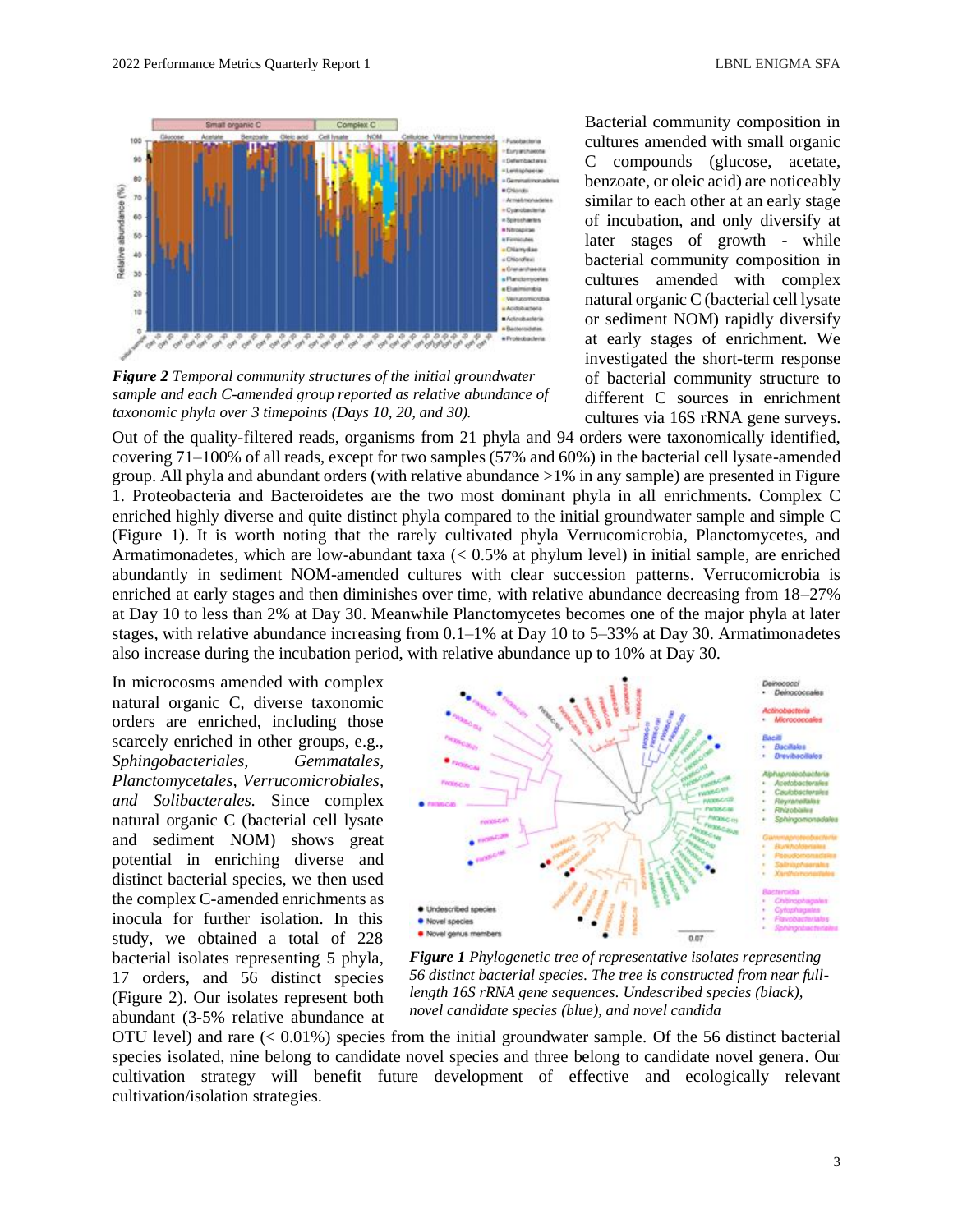# **Metals as a selective pressure in enrichments**

Metal are important determinants in microbial community composition and functional diversity. Toxic concentrations of metals such as Cd, Pb, U, Cu, Ni, and Zn have been shown to limit microbial diversity in contaminated soils [19,20], while limitation of essential metals like Fe and Mo can change not only the microbial community structure, but affect the geochemical C and N cycles performed by the communities [21,22]. In a study comparing sandy loam soil that had either been fertilized with farmyard manure (1942 to 1967) or metal-contaminated sludge (1942 to 1961), differences in microbial community structure as well as the ratio of microbial biomass-C to organic-C were observed over 40 years later [23], stressing the impact of metals on microbial communities over longer time scales. Therefore, it is important to measure and account for both toxic metal contamination and essential metal limitation when designing enrichments for species representative of the natural community.

The S-3 pond's contamination plume at ORR-FRC is a unique subsurface region of elevated concentrations of nitrate as well as multiple metals including Al, Mn, U, Fe, Co, Cu, Ni, and Cd. With the goal of identifying molecular mechanisms that enable microorganisms to survive in this harsh environment, we have developed an environmentally informed approach to enrichment and isolation. The first step of this approach is to characterize geochemical parameters (measurements taken in the field and in the lab by multiple different ENIGMA research groups such as pH, temperature, dissolved  $O<sub>2</sub>$  ion concentrations, and natural organic matter, 46 different elements simultaneously by ICP-MS). Using this information, enrichments are designed that mimic the observed geochemical parameters, for example a contaminated ORR metal mix was developed to use in enrichments containing the eight metals which are elevated in concentration near the S-3 ponds.

Using the environmentally informed high throughput enrichment strategy, 22 different metal tolerant microbial strains were isolated from ORR groundwater and 88 different strains from ORR sediment. Using a multi-omic approach combining RB-TNSeq and activity metabolomics, multiple metal to microbe interactions were discovered for one of these isolates (*Pantoea* sp. strain MT58) including a connection between arginine synthesis and  $Al^{3+}$  tolerance [24]. Additionally, the observation that Mo (a metal required for nitrate reduction) is less available in ORR contaminated sediment led to the isolation of *Bacillus* strain EB106-08-02-XG196, which can reduce nitrate in the presence of sub-nanomolar concentrations of Mo. This strain was found to contain a high affinity molybdate transporter [25,26].

Future enrichment plans include taking environmentally informed enrichments to the next level with "personalized enrichments" where an enrichment approach precisely matches an individual environmental sample in terms of nitrate and metal concentrations, rather than the average values based on multiple samples. Actual metal concentrations in an individual environmental sample can be more than an order of magnitude higher than the average from the 100-well survey.

## **Flow through porous medium as a selective pressure for enrichment**

To fully understand how environmental factors impact microbial community dynamics, interactions, succession, colonization, and dispersal in the shallow subsurface environment it is essential to understand the link between microbiology and hydrology. An up-flow packed bed reactor (PBR) was designed to simulate select field conditions (*i.e.*, flow rate and particle size) observed at ORR-FRC to observe how environmental factors, including hydraulic variables such as average pore velocity, influences metabolic activity, community establishment, and cell distribution in a micropore environment. The goals were to understand how environmental variables impact distribution and metabolic activity of microbial cells in a pore microenvironment using native sediment bug trap material under hydraulic properties based upon field conditions (flow rate and particle size). The PBR contained a porous medium of silica oxide particles (74- 300 µm), and the size range was based upon particle size assessment of sediment material from the ORR-FRC. The water phase of the system was a basal groundwater medium that contained low levels of sugars, amino acids, and nucleosides/nucleotides as the C and N sources that were based upon metabolomic characterization of sediment extracts from the ORR-FRC. The inocula for the PBRs consisted of sediment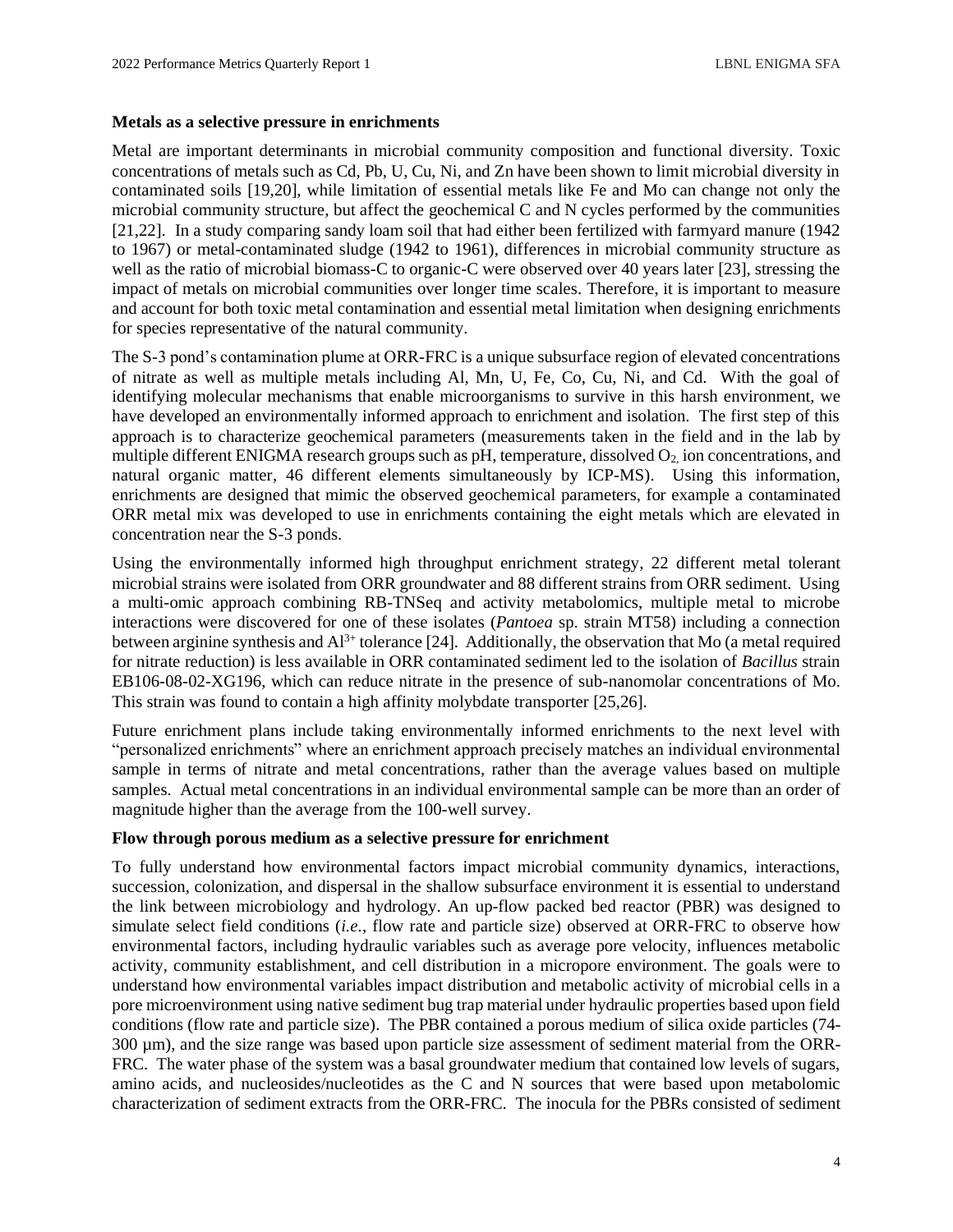material in samplers that were incubated down-well and retrieved from three FRC wells each at distinct pH values (4, 6.3, or 7). Following 4 months of incubation, the pH 4 reactor had the largest biomass and highest activity but had the lowest diversity amongst the pH conditions. The two circumneutral reactors (pH 7 and 6.3) had lower biomass concentrations and activity but had microbial communities that were more diverse than pH 4.

The two circumneutral pH reactors were predominated by a mixture of sequences indicative of low G+C Gram-positive bacteria as well as a-, b-, and g-Proteobacteria and had more similar community structure with each other compared to the pH 4 reactor. The low pH reactor was predominated by *Burkholderia*, *Rhodanobacter*, *Burkholderia-Caballeronia-Paraburkholderia* groups (4 groups comprising over 55% of total), most likely driven by low pH and high nitrate levels [27,28]. The *Burkholderia* and *Rhodanobacter*-like sequences were not observed at significant levels in the circumneutral reactors. It is interesting to note that despite similar reactor conditions (particles, flow rate, C/N sources, dissolved oxygen), the three reactors supported very different levels, distribution, and diversity of microbial biomass similar to observations in the field (possibly driven by pH and nitrate). Future work is planned to use developed methods to ascertain the distribution of microbial biomass in-situ.



*Figure 3. Sediment cores are collected using a 5-inch plastic core (diameter = 1 inch) from the PBRs. Cores are fixed with 2% PFA for 2 hours and then receive a series of washes to remove moisture to allow the resin to fully set. Cores are saturated with LR white resin and placed in an incubator to set. Cores are then cut into sections to be imaged via Confocal. Image is an overlay of confocal and reflective images showing particles and biomass stained with SyberGold.*

# **A defined medium for cultivation and exometabolite profiling of soil bacteria**

Exometabolomics is an approach to assess how microorganisms alter their environments through the depletion and production of metabolites. It allows the examination of how soil microbes transform the small molecule metabolites within their environment, which can be used to study resource competition and crossfeeding. While virtually any growth media can be used for exometabolite profiling, defined media are desirable in that all the metabolites can be accounted for and the media can be made reproducibly. Complex media contain components that are derived from complex organisms (e.g. yeast extract) that can vary in relative composition between batches. Using a defined medium also facilitates detection of microbial secreted products.

Towards this, we have developed a defined medium based on water soluble soil metabolites from saprolite soil collected from ORR-FRC [29]. Using both LC/MS and gas chromatography mass spectrometry (GC/MS), 96 metabolites from the soil were identified and 25 quantified, including amino acids, sugars, and carboxylic acids. This information was used to formulate a soil defined media (SDM). We used SDM to investigate the substrate preferences of *Pseudomonas corrugata* strain FW300-N2E2. Interestingly, it was found that this organism preferred lower-abundance substrates such as guanine, glycine, proline and arginine and glucose and did not utilize the more abundant substrates maltose, mannitol, trehalose and uridine (Figure 4).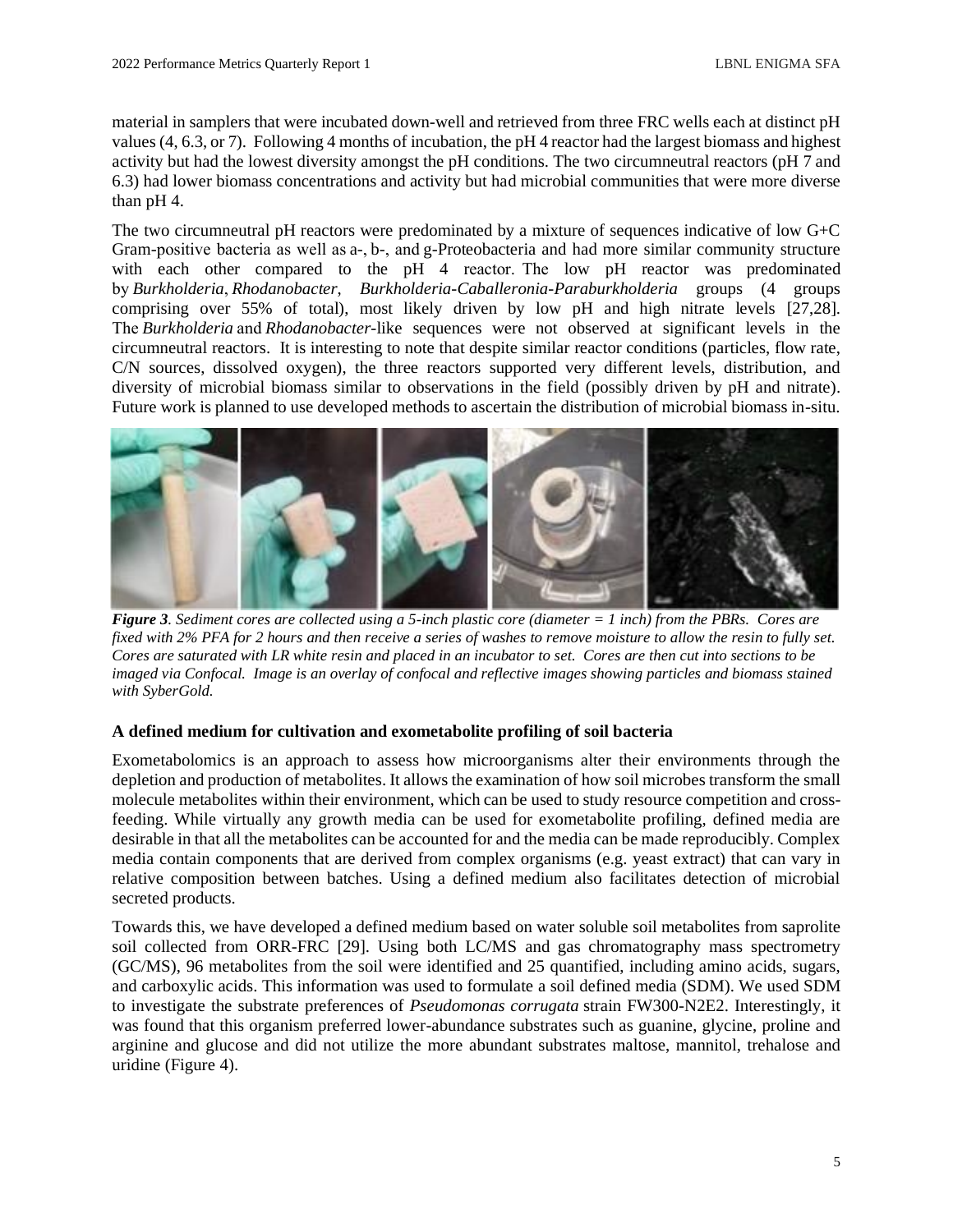

*Figure 4. Clustering heatmap of normalized peak areas for SDM metabolites across time course sampling of Pseudomonas sp. FW300-N2E2 spent media. Levels are displayed in terms of relative ratio to initial concentration at time zero (T0) with T0-5 representing 0, 3, 6, 9, 12, and 24 h time points, respectively. Metabolite row groups are colored according to the metabolite class they belong to.*

Although SDM was successfully used for exometabolomic profiling, only half (15/30) of the screened ORR-FRC isolates grew in it. This led to the construction of a new defined medium (NLDM) that supports the growth of a wide range of diverse soil bacteria and allows in depth exometabolomic profiling. Additional compounds included were selected on the basis of their presence in R2A media, their presence in soil, and their usage across a diverse set of bacteria based on existing exometabolomic data [30]. The relative abundance of the selected metabolites was based on the knowledge of elemental stoichiometries for bacterial growth and other culture media [31].

We selected 110 phylogenetically diverse soil isolates from the ORR-FRC and compared the growth of the isolates in both NLDM and R2A. We found that only 2 out of the 110 isolates did not display significant growth on NLDM, whereas 6 out of the 110 isolates did not grow on R2A medium. (Figure 5). In fact, 63 of the

110 isolates tested reached a significantly higher maximum  $OD_{600}$  on NLDM compared to R2A. A subset of 30 isolates were characterized using exometabolite profiling on NLDM. Not only were all 64 metabolites

from the NLDM medium utilized by at least 1 isolate after 24 h of growth, it revealed a high degree of phylogenetic niche conservatism for substrate use.

These efforts demonstrate the viability and utility of both the SDM and NLDM media. We anticipate that the approach of preparing environmentally relevant defined media will be applicable to diverse environments to enable more ecologically relevant isolation and examination of microbial substrate utilization. We expect that the NLDM medium will enable the examination of microbial substrate utilization for a broad range of isolates both directly and through dilution and amendments.

#### **High throughput isolation**

High Throughput isolation and cultivation relies on significant scaling of the process to collect and catalogue large numbers of bacteria from a given bacterial source in order to capture as many of the different microbes present as possible. Researchers are using high throughput (HTP)



*Figure 5 Phylogenetic tree of all isolates with corresponding ratio of growth in NLDM and R2A. Label colors indicate the phylogenetic origin of each isolate by class. Bars on the outer circle indicate the average (n=2 or n=3) log2 ratio of the growth (maximum OD600) of each isolate grown in NLDM and R2A. Ratios >0 indicate that growth on NLDM was higher than in R2A and ratios <0 indicate that growth in R2A was higher than in NLDM. Closed circles indicate that growth was significantly (P<0.05) higher in NLDM compared to R2A; open circles indicate that growth was significantly (P<0.05) higher in R2A compared to NLDM (pairwise t-test).*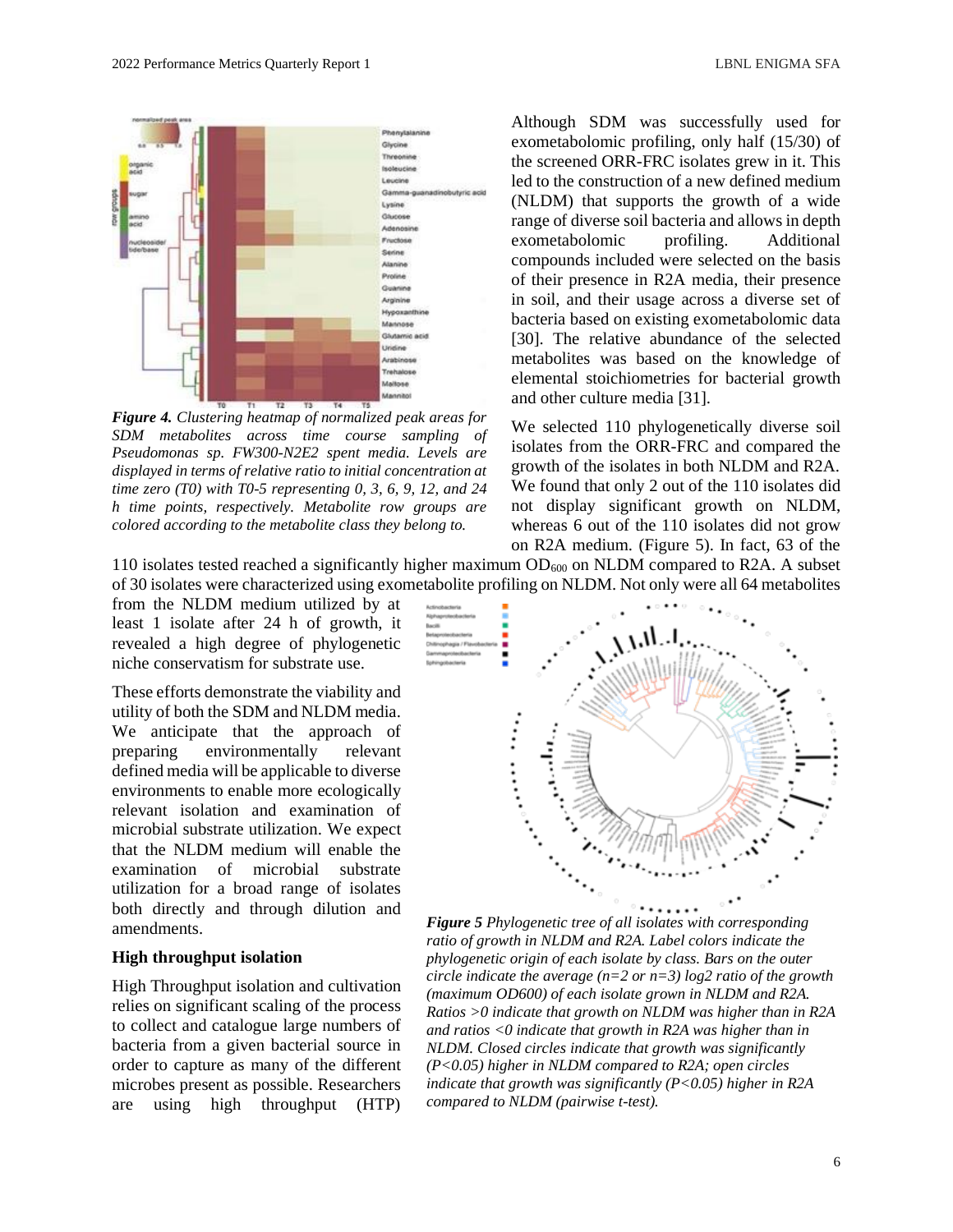approaches to obtain isolates of interest in their area of research from a variety of environments. HTP culturing often relies on miniaturized culture volumes in 48, 96, or 384 well microtiter plates, microfluidic droplets or micro-encapsulation to increase the overall number of samples processed. Dilution to extinction is often used in combination with selective media conditions to target the microbes that match their research interest. The number of microbial cells per individual culture wells, droplet or microtiter plate well, is constrained when using dilution to extinction to ensure a large proportion of the incubations do not contain growing microbes, mostly to eliminate fast growing bacteria from dominating the final cultures. This technique has been used recently to isolate rarely-cultured *Acidobacterium spp*. from termite guts [32]. Researchers have developed very detailed HTP isolation pipeline protocols for plant root bacteria extending up to the bacterial-identification bioinformatic steps[33]. Researchers have used the extinction technique in combination with MALDI-TOF measurements to eliminate isolate redundancy, reducing effort in downstream labor-intensive steps and increasing the number of taxonomically diverse bacteria from samples collected during the course of a spring phytoplankton bloom in the North Sea[34]. The extinction technique has also been paired with specialized cell sorting machines to select for bacteria that are particularly apt at breaking down cellulosic biomass[35]. Other groups have developed microfluidic machinery to print diluted bacterial cells in tiny droplets on agar plates, and were able to capture a larger portion of bacterial populations from deep-sea sediment than with traditional plating methods[36]. HTP systems have also been developed that are able to promote the growth and isolation of unicellular cyanobacteria, with specialized incubators and liquid handling robot integration [37].

Currently, the ENIGMA SFA is building on in-house and existing technology to further optimize methods to both increase the HTP recovery of environmentally relevant bacterial strains and develop growth conditions needed for their physiological characterization. Pilot efforts have included using contaminated groundwater at the ORR-FRC as inoculum, and several hundred isolates across diverse phylogenetic clades were obtained, offering new insight into the microbes abundant at this highly contaminated site.

# **Boutique isolation techniques for specific microbes and metabolisms:**

Metagenomic depth profiling at the ORR-FRC showed that the Clade I vs Clade II nitrous oxide reducers are differentially distributed with depth, with Clade II variants enriched closer to the surface, thus being implicated in N<sub>2</sub>O consumption. A key objective for ENIGMA is to isolate field relevant strains coding for one or both of the NosZ variants for studies of growth kinetics, characterization of isotopic fractionation, and possible incorporation in synthetic communities. Towards this goal, multiple sets of liquid enrichments with each containing a different electron donor (Acetate, Benzoate, Vanillate, Phosphite, or Methanol) for  $N_2O$  reduction were initiated in sealed Balch tubes. Tubes were incubated horizontally and statically at 20 $\degree$ C with N<sub>2</sub>O at a final concentration of 30% v/v. Liquid



*Figure 6 Pressure vessels for incubation of plates anaerobically*

enrichments usually enrich for the fastest growing populations. In parallel, dilution spread platings on agar were also done and plates stored in anoxic steel pressure vessels (Figure 6) with  $10\%$  v/v final centration of N2O at the same temperature. Dilution spread plating allows for the differentiation of slow (small colonies) and fast growers (large colonies) as well as colonies with different physical phenotypes. Combination of both approaches has helped to increase the diversity of N2O reducing microbes isolated. Good success in obtaining growth in liquid, and colonies on plates were observed.

## **Summary**

The collective capability for recovering relevant microorganisms from the terrestrial subsurface, especially those mediating critical biogeochemical cycles, is limited to date. This bottleneck continues to hinder a thorough investigation of microbial ecology and understanding of physiology and true metabolic potential of key organisms residing in terrestrial subsurface ecosystems catalyzing key geochemical processes. The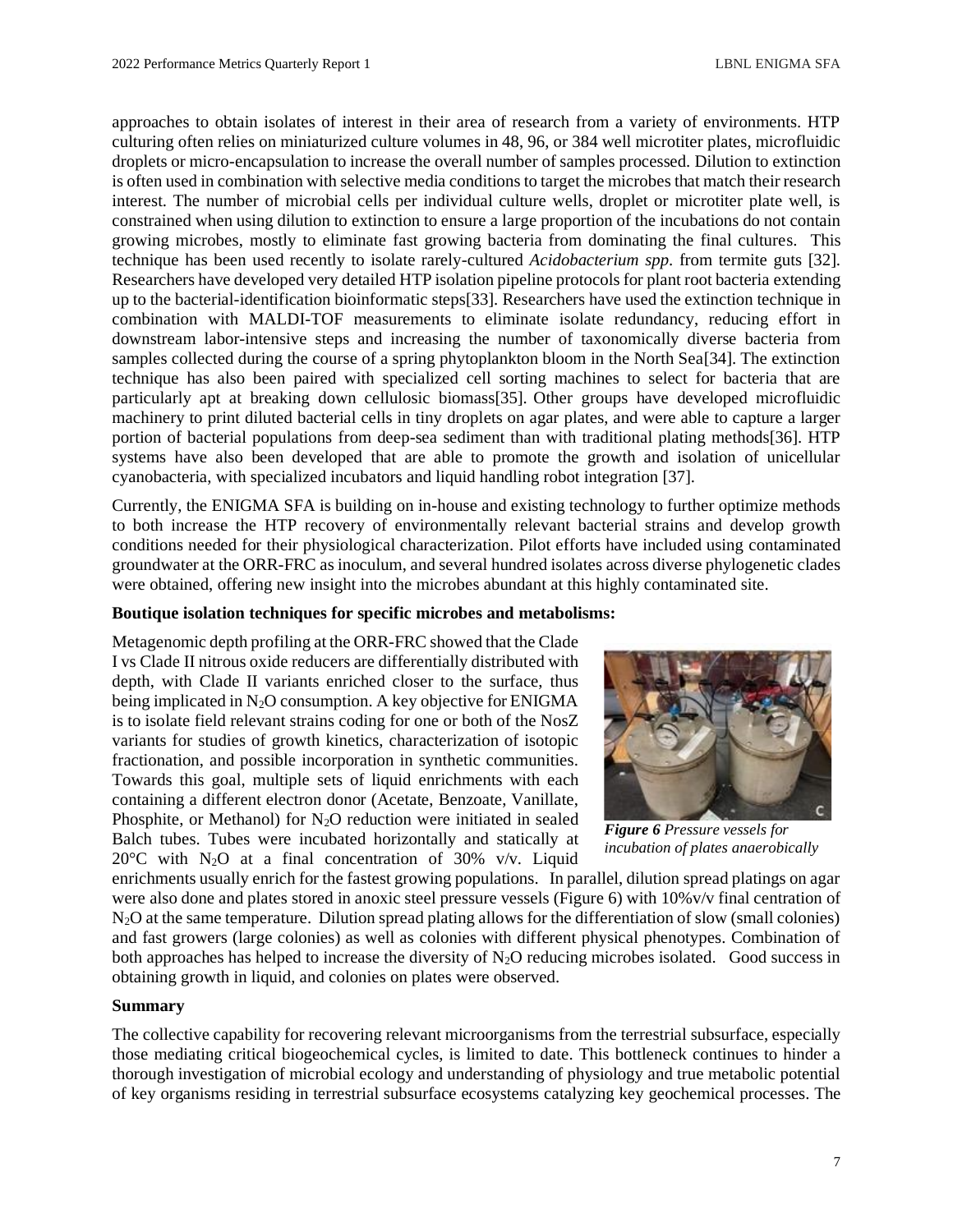ENIGMA SFA has a long-standing interest in the isolation and physiological characterization of nonmodel, environmentally relevant bacteria. ENIGMA is pioneering the development of tools and strategies and organized workflows to address this challenge. We have initiated this process of using our field data, chemistry and metagenomics to identify microbes of interest, and are pursuing both targeted and untargeted, low and high-throughput strategies to recover those isolates representative of the genetic and functional potential observed in the field as discussed in this report. We have ~2500 diverse aerobic and anaerobic strains from groundwater and sediment to date, this collection is continuously expanding, and we call this strain collection and its taxonomic and functional mapping the ENIGMA Environmental Atlas. Through this Atlas, ENIGMA is poised to provide a foundational dataset of genotype-phenotype relationships, that will greatly enhance our ability to interpret metagenomic data and infer the functions of thousands of uncharacterized genes - key contribution to our understanding of subsurface microbial physiology.

# **References:**

- 1 Lloyd, K.G. *et al.* (2018) Phylogenetically novel uncultured microbial cells dominate earth microbiomes. *mSystems* 3,
- 2 Giovannoni, S. and Stingl, U. (2007) The importance of culturing bacterioplankton in the "omics" age. *Nat. Rev. Microbiol.* 5, 820–826
- 3 Overmann, J. (2013) Principles of enrichment, isolation, cultivation, and preservation of prokaryotes. In *The Prokaryotes* (Rosenberg, E. et al., eds), pp. 149–207, Springer Berlin Heidelberg
- 4 Steen, A.D. *et al.* (2019) High proportions of bacteria and archaea across most biomes remain uncultured. *ISME J.* 13, 3126–3130
- 5 Wawrik, B. *et al.* (2005) Effect of different carbon sources on community composition of bacterial enrichments from soil. *Appl. Environ. Microbiol.* 71, 6776–6783
- 6 Cui, Y.-W. *et al.* (2016) Effects of carbon sources on the enrichment of halophilic polyhydroxyalkanoate-storing mixed microbial culture in an aerobic dynamic feeding process. *Sci. Rep.* 6, 30766
- 7 Eilers, H. *et al.* (2000) Culturability and In situ abundance of pelagic bacteria from the North Sea. *Appl. Environ. Microbiol.* 66, 3044–3051
- 8 Lok, C. (2015) Mining the microbial dark matter. *Nature* 522, 270–273
- 9 Martiny, A.C. (2020) The "1% culturability paradigm" needs to be carefully defined. *ISME J.* 14, 10–11
- 10 Overmann, J. *et al.* (2017) Present and future of culturing bacteria. *Annu. Rev. Microbiol.* 71, 711– 730
- 11 Connon, S.A. and Giovannoni, S.J. (2002) High-throughput methods for culturing microorganisms in very-low-nutrient media yield diverse new marine isolates. *Appl. Environ. Microbiol.* 68, 3878– 3885
- 12 Rappé, M.S. *et al.* (2002) Cultivation of the ubiquitous SAR11 marine bacterioplankton clade. *Nature* 418, 630–633
- 13 Henson, M.W. *et al.* (2016) Artificial Seawater Media Facilitate Cultivating Members of the Microbial Majority from the Gulf of Mexico. *mSphere* 1,
- 14 Kaeberlein, T. *et al.* (2002) Isolating "uncultivable" microorganisms in pure culture in a simulated natural environment. *Science* 296, 1127–1129
- 15 Nguyen, T.M. *et al.* (2018) Effective soil extraction method for cultivating previously uncultured soil bacteria. *Appl. Environ. Microbiol.* 84,
- 16 Zengler, K. *et al.* (2019) EcoFABs: advancing microbiome science through standardized fabricated ecosystems. *Nat. Methods* 16, 567–571
- 17 Bartelme, R.P. *et al.* (2019) The influence of substrate concentration on the culturability of heterotrophic soil microbes isolated by high-throughput dilution-to-extinction cultivation. *BioRxiv* DOI: 10.1101/726661
- 18 Wu, X. *et al.* (2018) Microbial interactions with dissolved organic matter drive carbon dynamics and